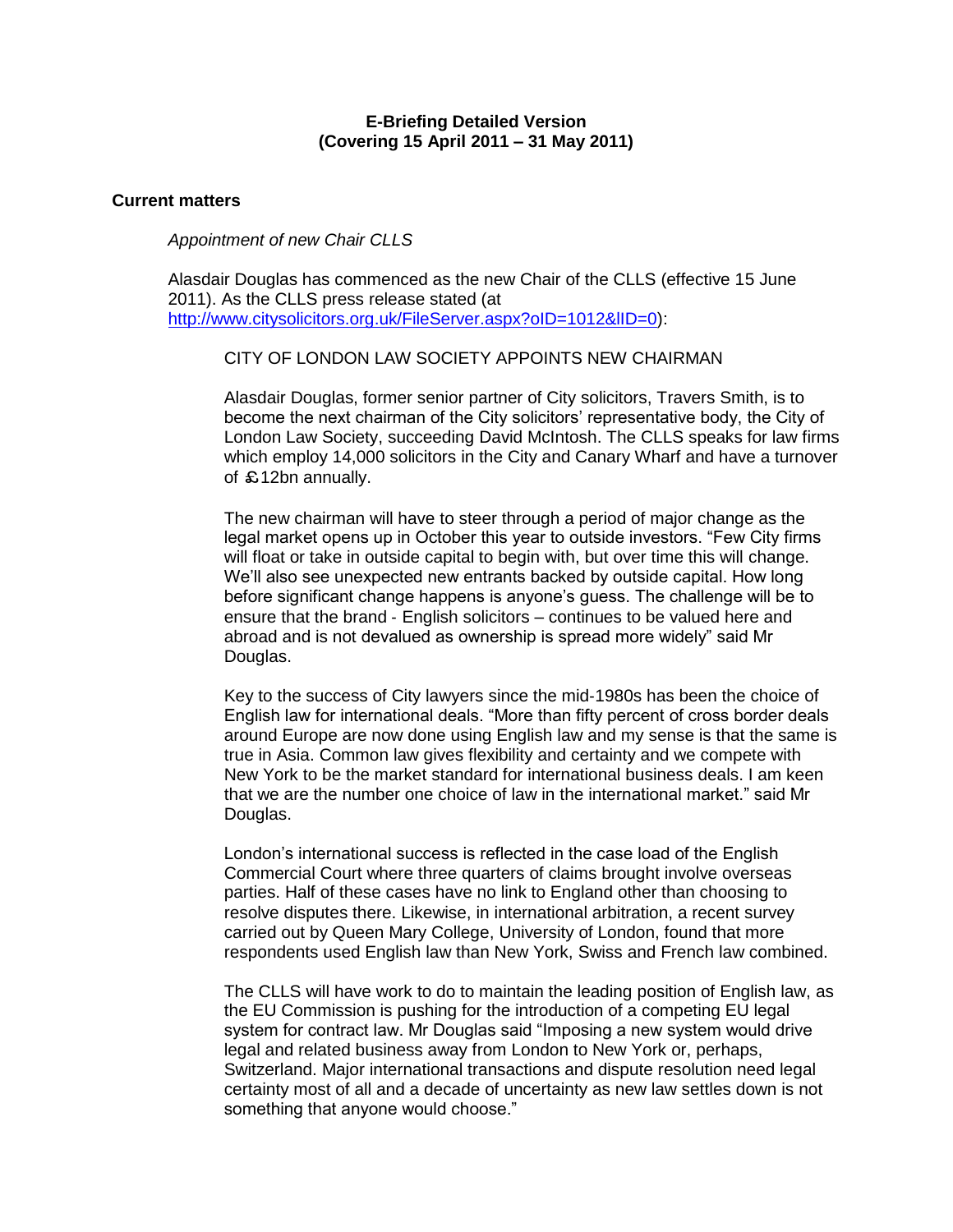As a declaration of how seriously its members regard fighting the City's corner internationally, as well as influencing domestic issues which affect their sector, the CLLS has appointed its first chief executive, David Hobart. Mr Hobart, who began his role as Chief Executive in May after 7 years as chief executive of the Bar said: "I look forward to taking every opportunity to enhance the influence of the City's solicitors. They constitute a uniquely skilled and experienced community that will play a central role here and abroad in furthering our national economic ambitions."

David McIntosh, stepping down after seven years as chair said, "I am extremely pleased with the recruitment of Alasdair and David as Chairman and Chief Executive respectively. I firmly believe that they will continue to advance the Society's role on behalf of all its members, including the majority of the UK's leading commercial law firms."

# *EU Contract Law Proposals*

Recent developments/expected future developments with regards to the European Contract Law project have included/include:

**12 April 2011**: The Legal Affairs Committee of the European Parliament voted to support a report which supported "setting up an optional instrument (OI) for European Contract Law". (See [http://www.europarl.europa.eu/sides/getDoc.do?pubRef=-](http://www.europarl.europa.eu/sides/getDoc.do?pubRef=-//EP//NONSGML+REPORT+A7-2011-0164+0+DOC+PDF+V0//EN&language=EN) [//EP//NONSGML+REPORT+A7-2011-](http://www.europarl.europa.eu/sides/getDoc.do?pubRef=-//EP//NONSGML+REPORT+A7-2011-0164+0+DOC+PDF+V0//EN&language=EN) [0164+0+DOC+PDF+V0//EN&language=EN](http://www.europarl.europa.eu/sides/getDoc.do?pubRef=-//EP//NONSGML+REPORT+A7-2011-0164+0+DOC+PDF+V0//EN&language=EN) for the report.)

**3 May 2011**: As mentioned in the previous e briefing, in early May the Commission published a "feasibility study" on the contract law issue, which included a 189 article draft code. (See

[http://ec.europa.eu/justice/policies/consumer/docs/explanatory\\_note\\_results\\_fea](http://ec.europa.eu/justice/policies/consumer/docs/explanatory_note_results_feasibility_study_05_2011_en.pdf) [sibility\\_study\\_05\\_2011\\_en.pdf](http://ec.europa.eu/justice/policies/consumer/docs/explanatory_note_results_feasibility_study_05_2011_en.pdf) for document text). The document was produced by the Commission's Expert Group, and stakeholder comments on the document have been called for by 1 July 2011. The CLLS is currently preparing its response to this document. The Commission's website also states "This study is currently being analysed by the Commission as to whether and how it can serve as a starting point for a political follow-up initiative on European contract law." [\(http://europa.eu/rapid/pressReleasesAction.do?reference=IP/11/683\)](http://europa.eu/rapid/pressReleasesAction.do?reference=IP/11/683)

**24 May 2011**: The House of Commons European Committee debated the contract law issue. See [http://www.publications.parliament.uk/pa/cm201012/cmgeneral/euro/110524/110](http://www.publications.parliament.uk/pa/cm201012/cmgeneral/euro/110524/110524s01.htm) [524s01.htm](http://www.publications.parliament.uk/pa/cm201012/cmgeneral/euro/110524/110524s01.htm) for Hansard.

**3 June 2011:** Vice-President Reding (Commissioner for Justice) gave a speech at the University of Leuven regarding the initiative. (See [http://ec.europa.eu/commission\\_2010-](http://ec.europa.eu/commission_2010-2014/reding/pdf/speeches/speech_leuven_en.pdf)

[2014/reding/pdf/speeches/speech\\_leuven\\_en.pdf](http://ec.europa.eu/commission_2010-2014/reding/pdf/speeches/speech_leuven_en.pdf) for the speech.)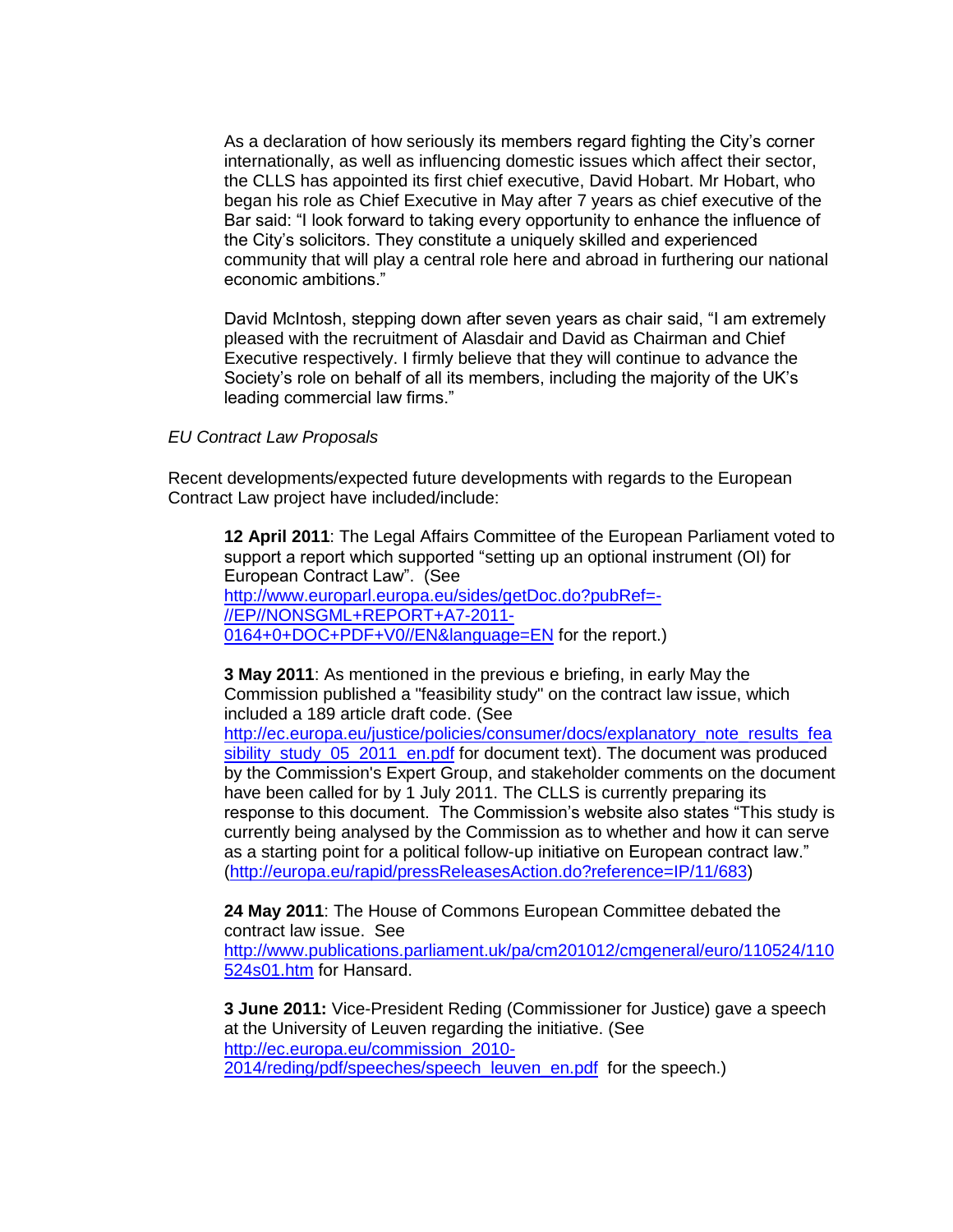**8 June 2011:** A plenary session of the European Parliament adopted the Legal Affairs Committee's own-initiative report (mentioned above). (See [http://www.europarl.europa.eu/sides/getDoc.do?type=REPORT&reference=A7-](https://outlook.hostedservice2.net/owa/redir.aspx?C=4469fbae4ff34cd58f45d68445cabc8c&URL=http%3a%2f%2fwww.europarl.europa.eu%2fsides%2fgetDoc.do%3ftype%3dREPORT%26reference%3dA7-2011-0164%26language%3dEN) [2011-0164&language=EN](https://outlook.hostedservice2.net/owa/redir.aspx?C=4469fbae4ff34cd58f45d68445cabc8c&URL=http%3a%2f%2fwww.europarl.europa.eu%2fsides%2fgetDoc.do%3ftype%3dREPORT%26reference%3dA7-2011-0164%26language%3dEN) for the details of the Parliament's vote).

**19 October 2011:** The Commission's Work Programme (for May to end December 2011) has forecast 19 October as the date for the release of a "Proposal for a legal instrument on an optional European Contract Law". The Commission apparently intends to rely on Article 114 of the TFEU. [http://ec.europa.eu/atwork/programmes/docs/forward\\_programming\\_2011.pdf\)](http://ec.europa.eu/atwork/programmes/docs/forward_programming_2011.pdf).

# **Submissions**

*Professional Representation Committees*

# Professional Rules and Regulation Committee

The Professional Rules and Regulation Committee recently responded to the SRA Consultation "Alternative Business Structures Fee Structure". (See <http://www.sra.org.uk/sra/consultations/abs-fee-structure.page>for the consultation document and <http://www.citysolicitors.org.uk/FileServer.aspx?oID=989&lID=0> for the response).

As the consultation document stated:

# **Overview**

- 1. The SRA is applying to become a Licensing Authority for alternative business structures (ABS) under the Legal Services Act 2007 (LSA). The assumption under the LSA is that existing Authorised Regulators will apply to become licensing authorities as this will bring both experience and efficiency to the regulation of ABS.
- 2. The principle that the SRA has adopted, after consultation, to the development of the regulatory framework for ABS is that consumers of legal services, whether from traditional firms or ABS, should enjoy the same levels of service and regulation. Therefore regulation and regulatory process should be as consistent as possible within the statutory scheme.
- 3. The advantage of this approach is that new organisations and their clients can benefit from access to an experienced regulator at little additional cost, and current providers who may change structure and become an ABS have continuity of regulation. It also allows for efficiency, keeping costs down for the regulated community and so consumers.
- 4. The starting assumptions for development of a fee structure for ABS therefore are firstly that the ongoing cost of regulation of an ABS will be broadly the same as the cost of regulation of an equivalent traditional firm, and secondly that the same general principles can underpin the fee structure for both.
- 5. This paper also proposes that contributions by ABS firms to a single Compensation Fund should be calculated on the same basis as for traditional firms.
- 6. The introduction of firm based regulation for traditional firms in 2009 led to the adoption of a new fee structure for such firms in 2010, after extensive consultation. That fee structure was developed with ABS in mind. The general principles adopted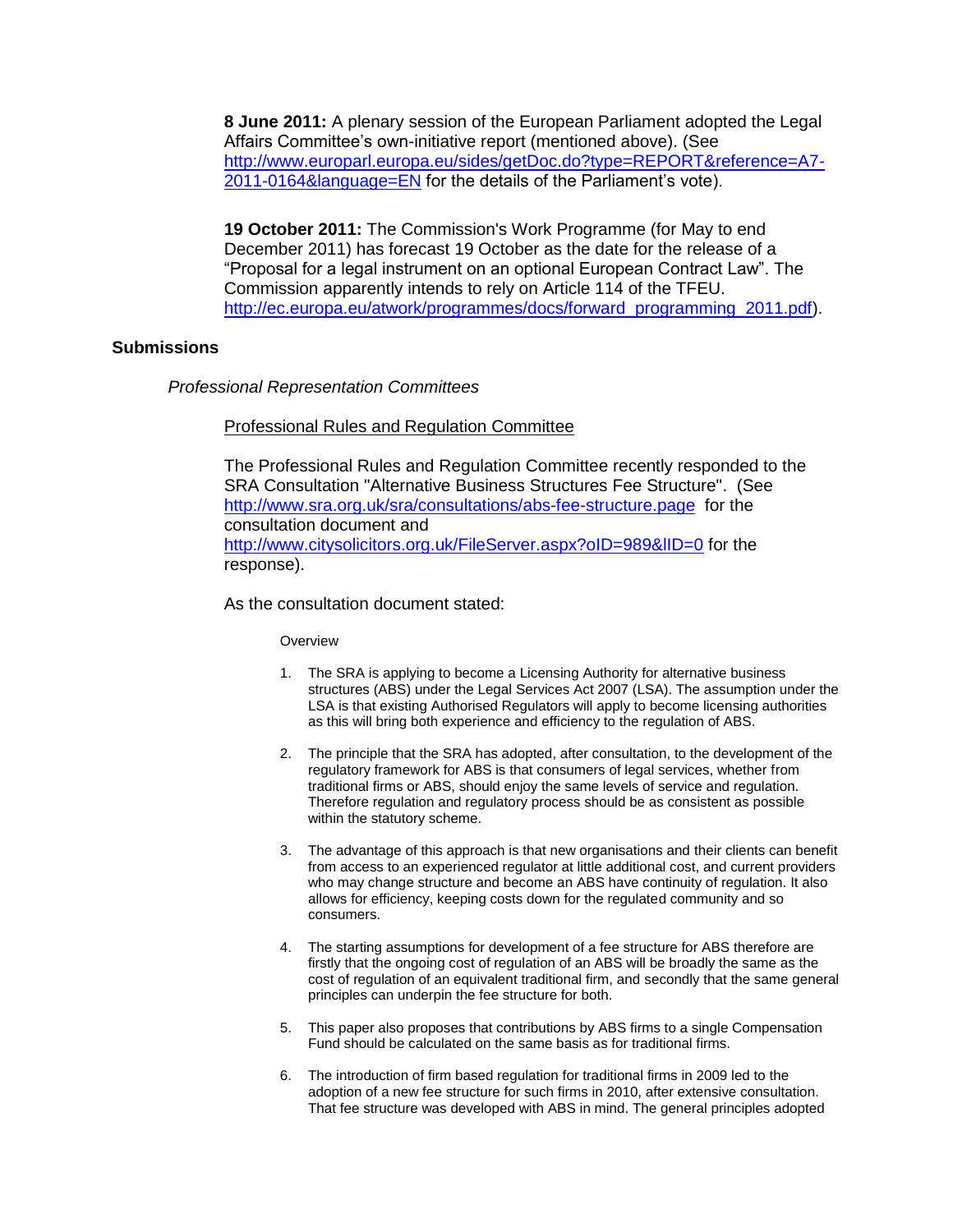were as follows and the SRA believes that these principles should also apply to the fee structure for ABS:

The fee structure should:

Be fair to fee payers

Be efficient and economical to administer

Ensure a predictable income to meet the costs of regulation

Be stable - charges should not vary considerably year on year

Be as simple as possible – to enable the regulated community to predict likely fees

Be based on data that can be verified

Ensure that – wherever possible – costs of particular processes that are not of general application should be borne by those making such applications on, as far as possible, a cost recovery basis

Take some account of ability to pay, in particular, in relation to small and new businesses – fees should not be a deterrent to new entrants.

#### As the response stated:

#### **Question 1**

The proposed approach assumes, first, that the cost of regulation of an ABS will be broadly the same as the cost of regulation of an equivalent traditional firm and, secondly, that the same general principles can therefore underpin the fee structure for both. Whilst it is reasonable to assume that certain of the costs should be the same, we believe that there are significant points of distinction where the ABS is part of a larger business entity and therefore that the second element of the fee structure – charging the "firm" element by reference to turnover – will have to be reviewed.

We would add the following. As you know, the fees charged bear no relation to the actual cost of regulation and we therefore urge you to give more priority to developing a risk based/level of supervision fee structure. We appreciate that the SRA does not have unlimited resources and that it has a number of other projects which require attention, but would suggest that you announce a date by which you will move to a risk-based fee structure in order to bring focus to what we regard as an important matter.

#### **Question 2**

In your paragraph 6, whilst we would agree that the fee structure should not act as a barrier to new entrants to the legal market and reflect ability to pay, as you will know, the current fee structure already takes into account ability to pay.

We do not think it should follow that new entrants should automatically benefit from that "ability to pay" discount. The discount built in to the banded turnover rates was introduced in order that the owners of large firms – high turnover being the proxy for ability to pay subsidise the cost of regulating others with a lower turnover (mainly small high street firms). Whilst the ability to pay element might be justified where those others, such as small high street firms, are genuinely less able to pay, it cannot be justified where the recipients of the subsidy are large, well-capitalized businesses. It would not be acceptable to our members to be asked to subsidise businesses which are well-able to pay fees (which would include a number of the entities which have announced their intention to become ABSs). We would therefore ask that you look at ability to pay in a more sophisticated way than simply by looking at turnover. We would suggest that you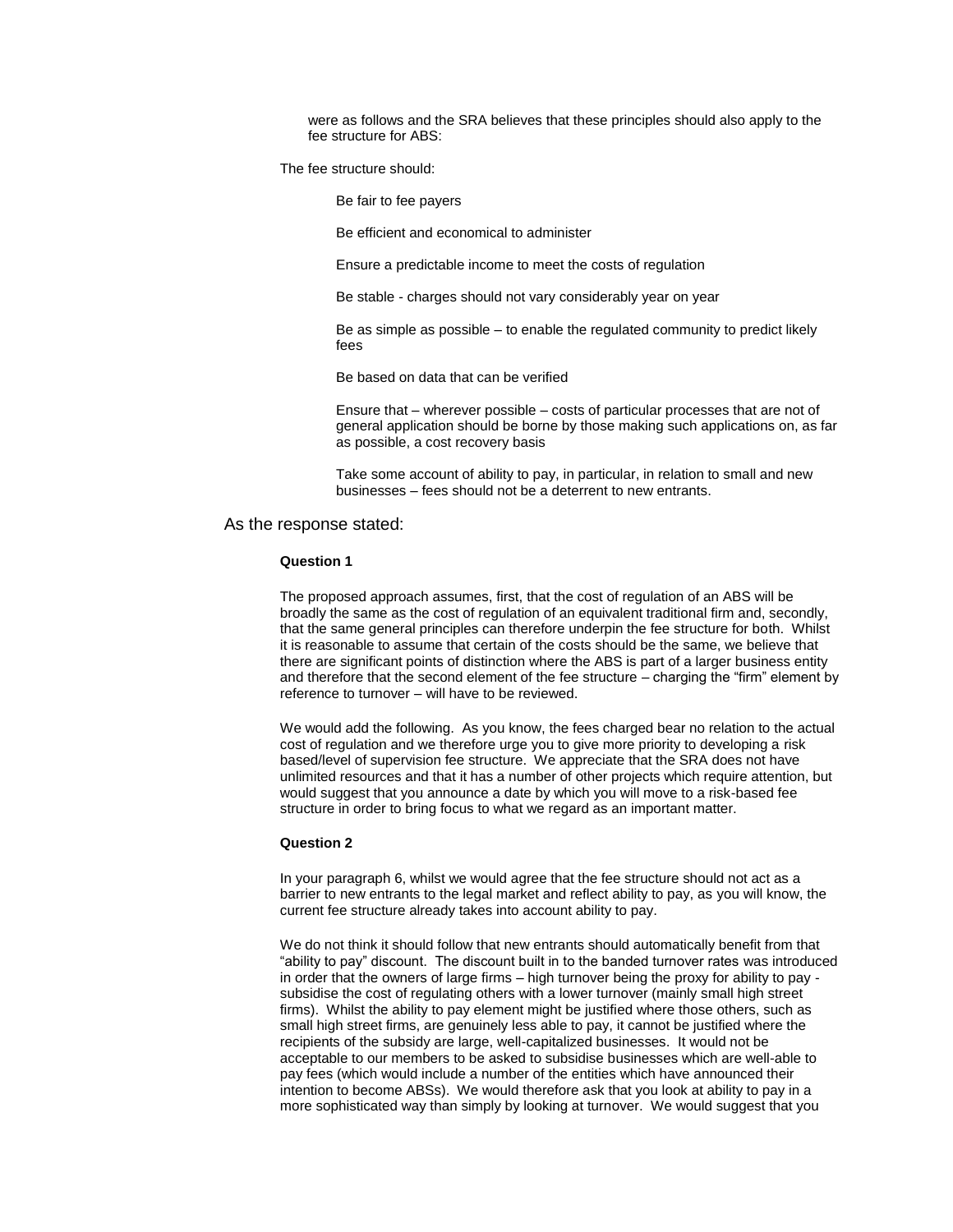will have to devise another proxy or proxies for ability to pay where turnover is not a proper indicator. We hope that the following example helps to highlight our concern.

Bank B, with a market capitalisation of £35bn, sets up a retail legal services subsidiary, Company B, to provide wills and conveyancing services. Company B takes on premises and a substantial number of staff. It spends heavily on marketing and in its first year has expenditure of, say £100m. Its turnover in the first year is minimal, say, £1m. Bank B can finance the deficit by injecting capital of £99m, or by lending £99m to Company B or by guaranteeing £99m external borrowings by Company B. In all cases, Company B and the larger business group of which Company B is part has the ability to pay and we believe that the expenditure of that company is a much better proxy of ability to pay than income.

A second example would be where Company B charges well below market price or does work for free to gain market share and therefore has a low turnover, subsidised by injections of capital, etc., from its parent.

Turnover in both examples may well come in later years, but we do not believe that paying the proper level of fees in later years can be used to justify our members being asked to subsidise the early years of trading for Company B on the basis that Company B cannot afford to pay fees.

We would add that all existing firms are meeting the set-up costs of the ABS structure and framework of regulation at the SRA and understand that ABSs will not be asked to contribute through application fees to the costs incurred to date. They will simply be asked to pay fees covering actual application costs and the periodic fees going forward which will not take into account the sunk costs. The ABS structure is therefore heavily subsidised already in favour of new entrants and we believe that this point adds weight to our request that actual or estimated turnover alone is not used to measure fees for substantial new entrants.

To conclude, we believe that unless the turnover element is reviewed to take into account the issue raised above, the existing structure will have a negative impact on larger traditional firms through their being asked to subsidise others, based on a measure of ability to pay which throws up a false result.

#### **Question 3**

Our concern is that whilst all turnover in traditional law firms is captured in the existing fee structure, there is considerable scope for ABSs which are part of larger businesses to distort their turnover. We would therefore ask you to set out how you would propose to ensure that all relevant turnover will be captured. The areas which immediately occur to us as having potential to cause problems are cross-subsidizing services and bundling of services, some of which are, and some of which are not, legal services.

For example, Company B in the earlier example could offer a "free" will writing service if the consumer opens a bank account with its parent, Bank B. Bank B could meet Company B's expenses in providing the service in the ways mentioned in the example above or could pay a fee to Company B per will. It would not matter to the group how the deficit in Company B is met, as the intercompany amounts would cancel out on consolidation. If no fee were to be paid, there would be no fee payable to the regulator. We believe that, where there is a choice on how to meet the deficit, any commercial organisation would choose to meet it in a way that gives rise to least cost and so would be unlikely to choose payment if it meant higher fees being charged.

On bundling services, an example might be where a will, probate and funeral were offered for an all-inclusive price. How would the cost of the will, probate and funeral be spread over the legal services? Another example might be a mortgage lender offering free conveyancing - how would the interest rate on the loan be divided up, if at all, between the lending and conveyancing services?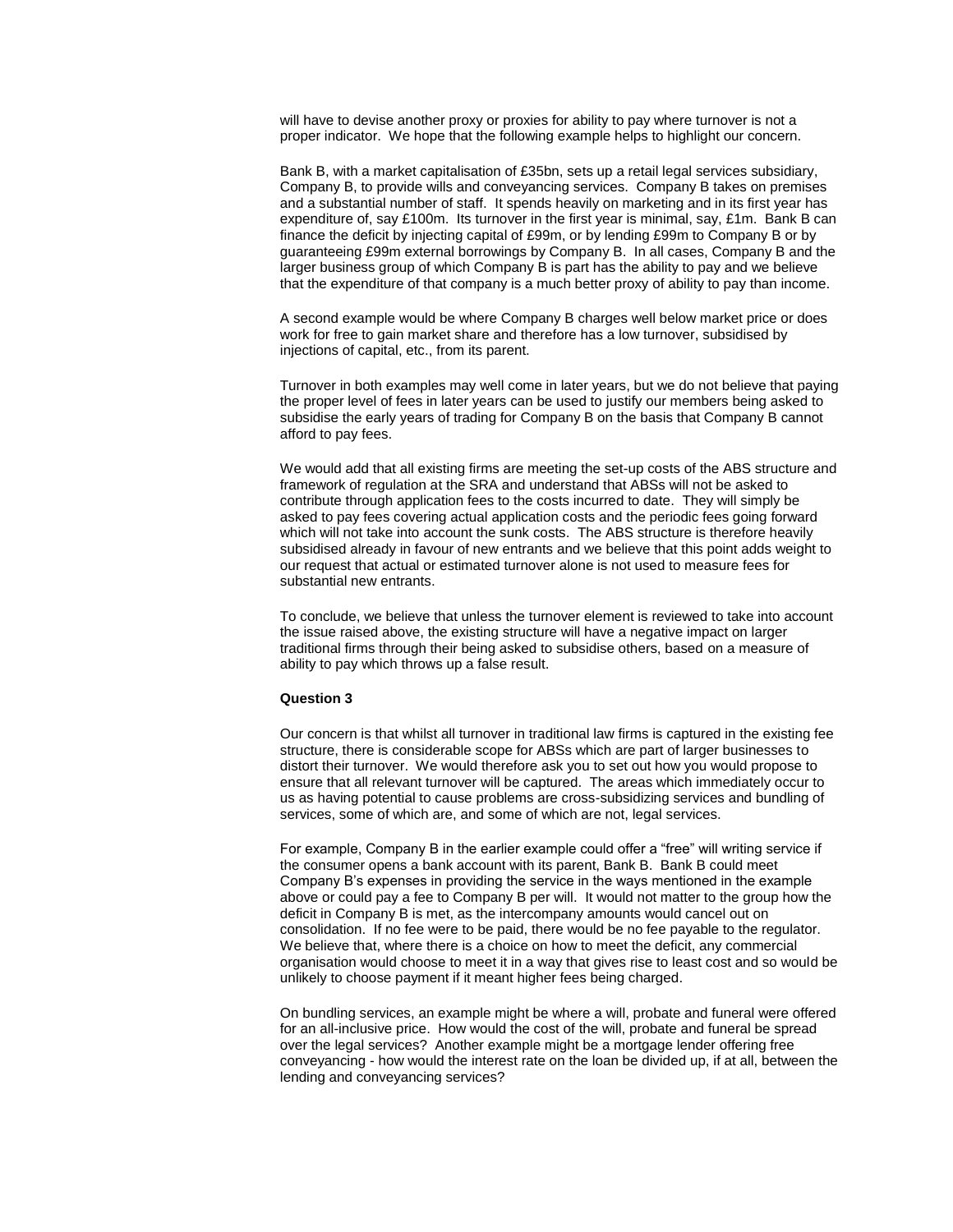We appreciate that it will require a degree of sophistication not present in the current fee structure to stop those with the ability to pay from avoiding an appropriate level of fees. We consider that the turnover test by itself is inadequate and will therefore have to be supplemented in some way. We believe that fairness in this context trumps simplicity and therefore that this point must be addressed properly.

One possible solution that occurs to us would be to have a mechanism for setting a minimum fee where turnover is not considered to be a suitable proxy for ability to pay. The fee could reflects the size of the legal services business measured not by reference to turnover but, say, by reference to expenses (including, importantly, shared costs such as brand advertising) with a suitable profit multiplier to give a figure equivalent to turnover in a traditional firm on which the fee could be based.

# **Questions 4 and 5**

The same point made in answer to Question 3 will apply where there is cross-subsidizing of services or free services in MDPs.

# **Questions 6, 7 and 8**

See the point above in relation to turnover as a proxy for ability to pay, as applied particularly in start-up situations.

Estimated turnover (or a more sophisticated proxy where necessary) would seem to be a sensible approach in the examples where this is suggested.

### **Question 9**

No, a more sophisticated proxy for ability to pay is required in the interests of fairness.

# **Question 10**

We believe that the business models of (1) use of large numbers of unregulated staff, both in ABSs and traditional firms, doing regulated work under supervision by a small number of regulated persons and (2) regulated persons doing unregulated work should be looked at over time to determine whether the advent of new business structures places an unfair fee burden on firms where there is a very high level of regulated staff in relation to the turnover. It may be that a risk-based/level of supervision fee structure will supersede the need to consider this question.

# *Representational Committees*

# Financial Law Committee

The Financial Law Committee recently responded to the Insolvency Service "Consultation on Reforms to the Regulation of Insolvency Practitioners". (See [http://www.insolvency.gov.uk/insolvencyprofessionandlegislation/con\\_doc\\_regist](http://www.insolvency.gov.uk/insolvencyprofessionandlegislation/con_doc_register/IPConsult.pdf) [er/IPConsult.pdf](http://www.insolvency.gov.uk/insolvencyprofessionandlegislation/con_doc_register/IPConsult.pdf) for the consultation document and http://www.citysolicitors.org.uk/FileServer.aspx?oID=994&IID=0 for the response.)

As the consultation paper stated:

# **Executive Summary**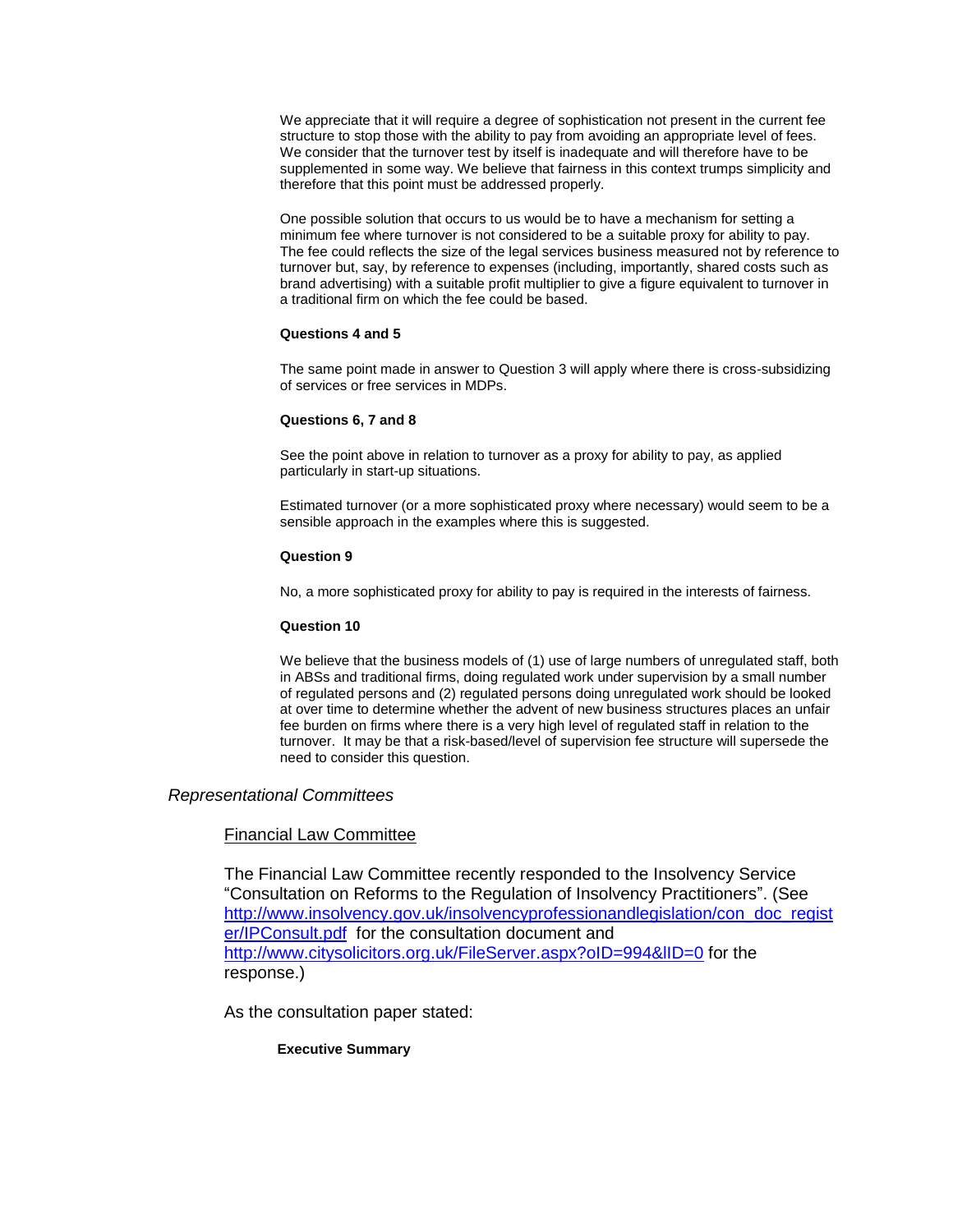- (i) This consultation is being published in response to the Office of Fair Trading (OFT) study into the market for corporate insolvency practitioners. The report was published in June 2010 and made a number of recommendations to Government.
- (ii) It is vital that the market for insolvency functions properly, not just for those directly affected by proceedings but also for the economy as a whole. Customers need to have confidence in the regime as this is linked closely with availability of credit. The regulatory framework underpinning the market should promote competition and build confidence in the system. The OFT study was initiated following concerns from a range of parties, including IPs, that the current system was overly complicated and did not build trust in the profession.
- (iii) The study recognised that the market works well in the majority of cases but not all. The report highlighted the weak position of unsecured creditors, in particular in cases where secured creditors get paid in full and unsecured creditors are left to influence the remainder of the insolvency process. The OFT found that the current regulatory framework does not assist the unsecured creditor to exert influence over the process and the office-holder.
- (iv) We welcome the robust analysis carried out by the OFT and are supportive of the majority of the recommendations of the report, which makes three broad suggestions for change to address the problems associated with the weak position of unsecured creditors:
	- Establishing an Independent Complaints Body;
	- Setting clear objectives for the regulatory regime; and
	- Detailed amendments to particular regulations.
- (v) Although focused on the corporate insolvency market, most of the recommendations extend to the market for personal insolvency as the regulatory framework is the same.
- (vi) This consultation seeks views on whether, and if so how, to implement the recommendations presented by the report. The consultation sets out different options to do this and asks specific questions regarding the proposals,
- (vii) The costs of reform will depend on the policy options chosen, and as this is at an early stage of policy development we do not have a preferred suite of measures. However, we estimate a net benefit of £46 million for a feasible set of policy choices. All the financial impacts of the proposals are set in the impact assessment at annex B. This sets out estimates of costs and benefits, which will be tested with stakeholders as part of the consultation process.
- (vii) We will carefully consider all responses received and where it is decided that changes will be made, we will consider the extent to which legislation (primary and secondary) will be required.

As the response stated, *inter alia*: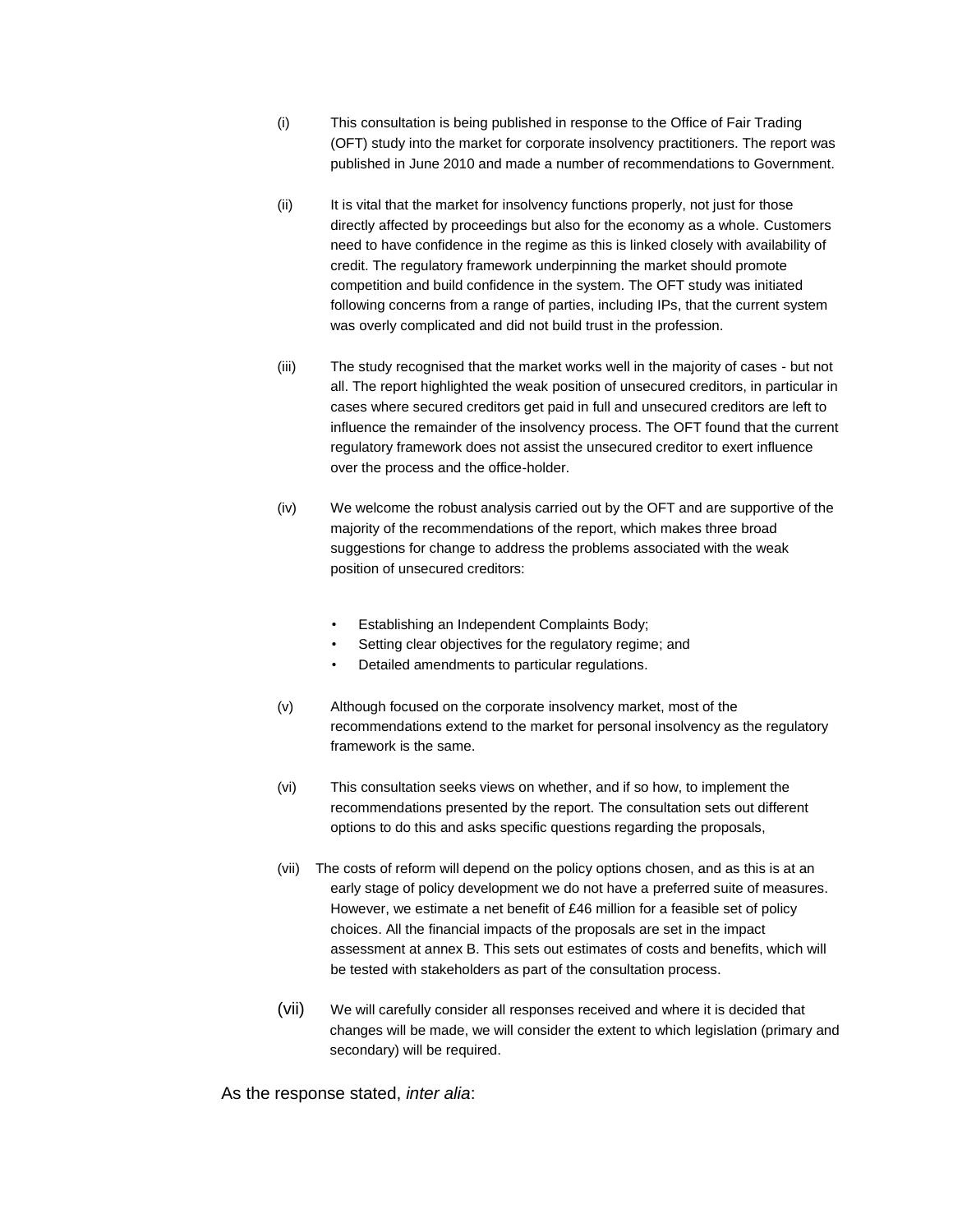The [Financial Law] Committee strongly opposes the proposal to increase the prescribed part, which they consider would **not** contribute to achieving better control of the fees of insolvency practitioners; and, more importantly,

- 1. Would have potentially severe and adverse consequences on the cost and availability of working capital loans to business, especially SMEs and increase the burdens on the proprietors of these businesses. It may also affect willingness to lend to UK incorporated borrowers on best terms and/or make it more difficult to attract inward investment through UK incorporated subsidiaries.
- 2. Potentially have serious adverse effects in relation to financial collateral requirements in wholesale markets and on the attractiveness of the UK as a location by such market activity.
- 3. Affect the legitimate expectations of current proprietors of floating changes in an expropriatory manner.
- 4. Generally create additional uncertainty about the UK regulatory regime for financial institutions, by making lending on the most commonly used form of security more risky.

This proposal having been put forward apparently without an appreciation of its significance in relation to the current economic situation and it's conflict with the established policy of HMG to promote bank lending, while ensuring that bank lending carried out on a prudent basis, we urge that, in order to avoid market uncertainty, an early announcement is made either:

- that there will be no change to the prescribed part; or, at least,

- that any changes to the prescribed part will not affect pre-existing charges and that no changes will be made to the prescribed part that would have adverse effects on the availability or cost of borrowing for companies or which would adversely affect the operation of the financial markets.

This seems to us the minimum essential to avoid adverse consequences arising from the review itself.

The Financial Law Committee also responded to the British Institute of International and Comparative Law "Cross-Border Assignment Questionnaire". (See [http://www.biicl.org/files/5342\\_biicl\\_assignment\\_study\\_](http://www.biicl.org/files/5342_biicl_assignment_study_-_empirical_questionnaire.doc) empirical questionnaire.doc for the questionnaire and http://www.citysolicitors.org.uk/FileServer.aspx?oID=982&IID=0 for the response.)

As the questionnaire stated:

This Questionnaire has been prepared by the **British Institute of International and Comparative Law (BIICL)** for circulation to **representatives of business and the legal profession** concerning their activities involving the assignment of debts and other rights with a cross-border element. In particular, this Questionnaire is addressed to (but not limited to) those involved in factoring or securitisation transactions or in transactions backed by security or collateral over debts and other contractual rights with a connection to two or more States, countries or legal systems.

BIICL has been appointed by the **European Commission to conduct a Study into the effects on third parties of assignments, with a focus on the law applicable to such assignments.** At present, the EU Member States have different approaches to these questions, and the Study will consider (among other questions) whether a harmonised rule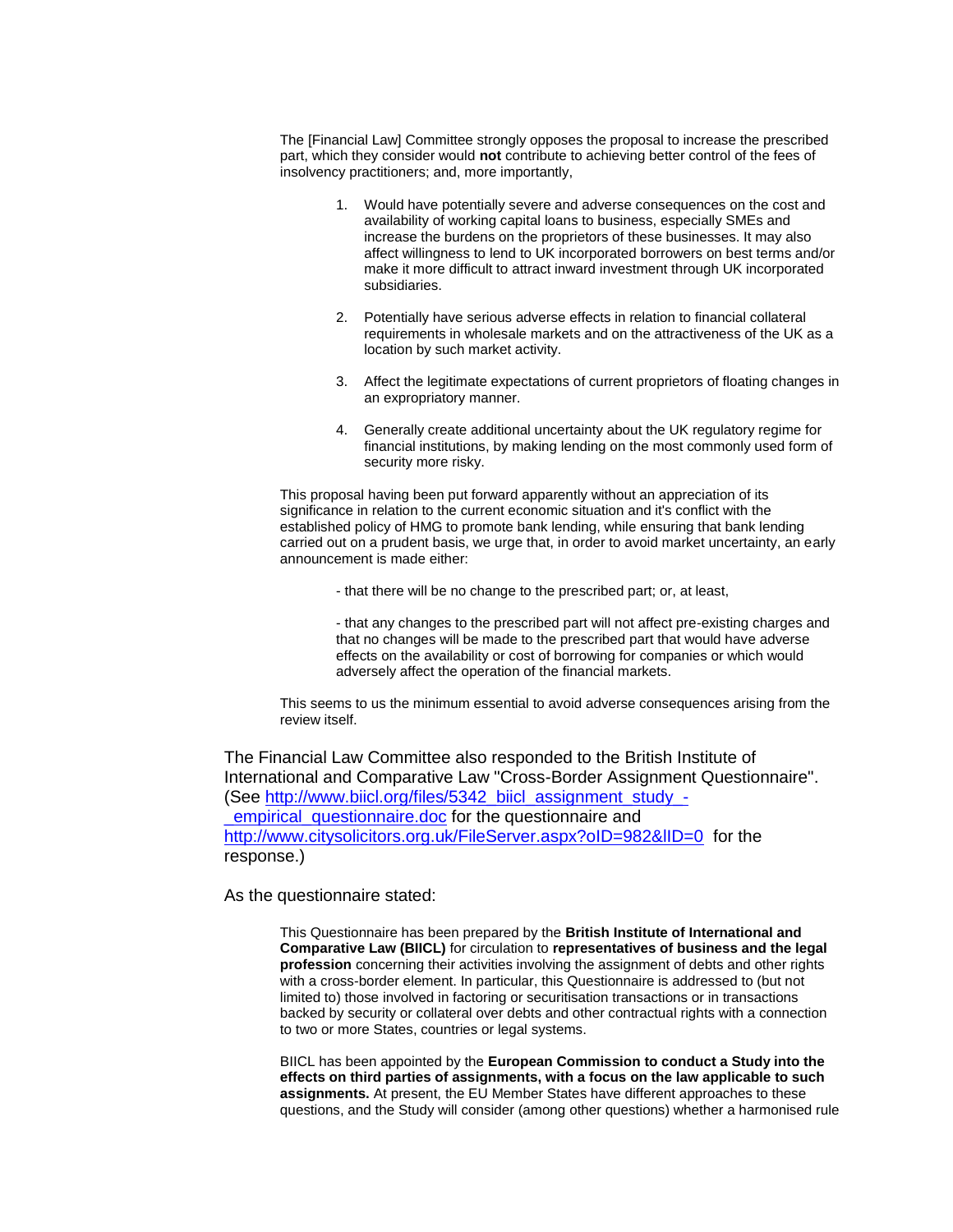is necessary and whether any such rule should distinguish between transactions of different kinds. In order to make recommendations to the Commission, **it is essential that account should be taken of the needs and views of operators of different kinds within different sectors.** 

The Committee's submission responded in detail to the specific questions posed.

# Litigation Committee

The Litigation Committee recently responded to the Judicial Office for England and Wales' document "A Consultation on the Use of Live, Text‐Based Forms of Communications from Court for the Purposes of Fair and Accurate Reporting<sup>"</sup>. (See<http://www.judiciary.gov.uk/media/media-releases/2011/courtreporting>for the consultation document and <http://www.citysolicitors.org.uk/FileServer.aspx?oID=986&lID=0> for the response.)

As the consultation paper stated:

# **1. The Consultation Process**

1.1 On 20th December 2010, the Lord Chief Justice issued Interim Practice Guidance titled "The Use of Live Text‐Based Forms of Communication (Including Twitter) from Court for the Purposes of Fair and Accurate Reporting". The effect of the Interim Guidance was to clarify the circumstances in which judges may allow use of mobile electronic devices to transmit text‐based communications directly from the courtroom for the purpose of reporting the proceedings.

…1.2 When issuing the Interim Guidance, the Lord Chief Justice said that he would conduct a full consultation regarding the use of live, text-based communications from court. This paper sets out the considerations taken into account when the Interim Guidance was framed, and outlines issues which need to be considered before a final policy is determined.

1.3 The focus of the Interim Guidance, and of this consultation, is the use by the media of live, text‐based forms of communication for the purposes of fair and accurate reporting. The media are presumed to be familiar with the requirements of the Contempt of Court Act 1981 to engage in "fair and accurate" reporting, in a manner which respects any applicable reporting restrictions and the relevant Press Complaints Commission Code of Practice.

1.4 The consultation invites responses in relation to the courts of England and Wales. It does not relate to the courts in Northern Ireland or Scotland. Nor does it relate to the 1

Supreme Court, which has produced its own policy on the matter , in the light of the fact that appeals heard before it do not involve interaction with witnesses or jurors, and that it is rare for evidence to be introduced which may then be heard in other courts.

1.5 Following the consultation, consideration will be given as to what, if any, further guidance or rules may be required, and what the nature of those changes will be. For example, in relation to the criminal courts, it may be possible for the Lord Chief Justice to amend the Consolidated Criminal Practice Direction, or request the Criminal Procedure Rule Committee to amend the Criminal Procedure Rules accordingly. In relation to the civil courts, the Civil or Family Procedure Rule Committee may be invited to make rules of court governing the use of live, text-based communications from court, or the Master of the Rolls or President of the Family Division may be invited to consider issuing practice directions on the matter.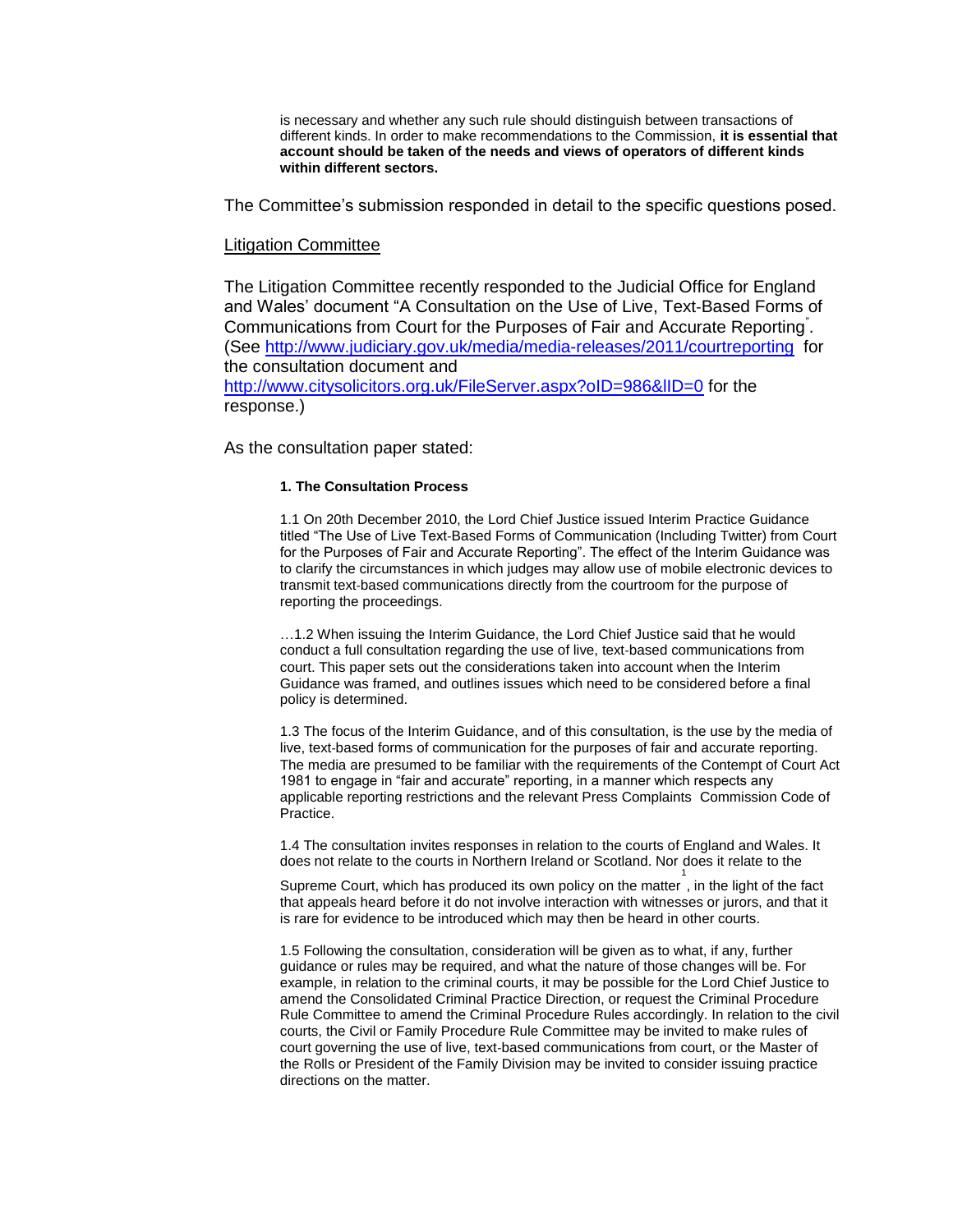### **2. Introduction**

….2.5 The central issue to be considered by this consultation, … is how the courts should take account of [recent] technological and cultural developments in reporting, in a way which protects freedom of speech, the right to a fair trial and maintains the statutory requirement that reports of legal proceedings must be fair, accurate and in good faith.

#### **3. The Interim Guidance**

…3.2 There is no statutory prohibition on the use of live, text‐based communications from court (see paragraph 10 of the Interim Guidance); the power to regulate such activity derives from the Court's jurisdiction to control what takes place in the courtroom to prevent disruption. The purpose of this consultation is to consider the approach the courts should take to live, text‐based communications, pursuant to those powers and within the existing legislative framework. Changes to the legislative framework and the policies which underlie it (for example reporting restrictions, the prohibition on photography in the courts) are, therefore, beyond the scope of this consultation, and responses are not invited in relation to those or related issues. The policy and legislation for such matters are the responsibility of the Government, not the judiciary. This consultation paper relates solely to those matters which are the responsibility of the judiciary.

3.3 At the outset of considering what [is] the courts' approach to this issue, it is necessary to identify whether there is a legitimate demand for live, text‐based communications from court.

3.4 The paragraphs that follow set out specific questions for consideration.

### As the response stated:

*Question 1: Is there a legitimate demand for live, text-based communications to be used from the courtroom?* 

We believe there is a legitimate demand and agree with the points made in the consultation paper that times have changed and technology has advanced.

*…Question 2: Under what circumstances should live, text-based communications be permitted from the courtroom?* 

Such communications should be permitted unless they disrupt the Court process and interfere with the proper administration of justice.

*…Question 3: Are there any other risks which derive from the use of live, text-based communications from court?*

Not in our view. The key issue is harm to the legal process, either through disruption or, more seriously, substantive damage to the process of a fair hearing (as in the abortion of a criminal trial). All the risks identified in the consultation paper have these as their common denominators.

Without disruption or harm it is difficult to see why such forms of communication should not be permitted. The process of justice must be visible, and accessible, and it must be visible and accessible in compliance with the technological standards of the day.

*….Question 4: How should the courts approach the different risks to proceedings posed by different platforms for live, text-based communications from court?* 

As the consultation paper records, justice must be seen to be carried out in public, and the public, including journalists, are entitled to comment on legal process as they wish, within the law and subject to the overriding principle of not causing harm.

"Editorial control" (whatever that may mean) should not form part of the deliberation on the permitted use of communications of this kind.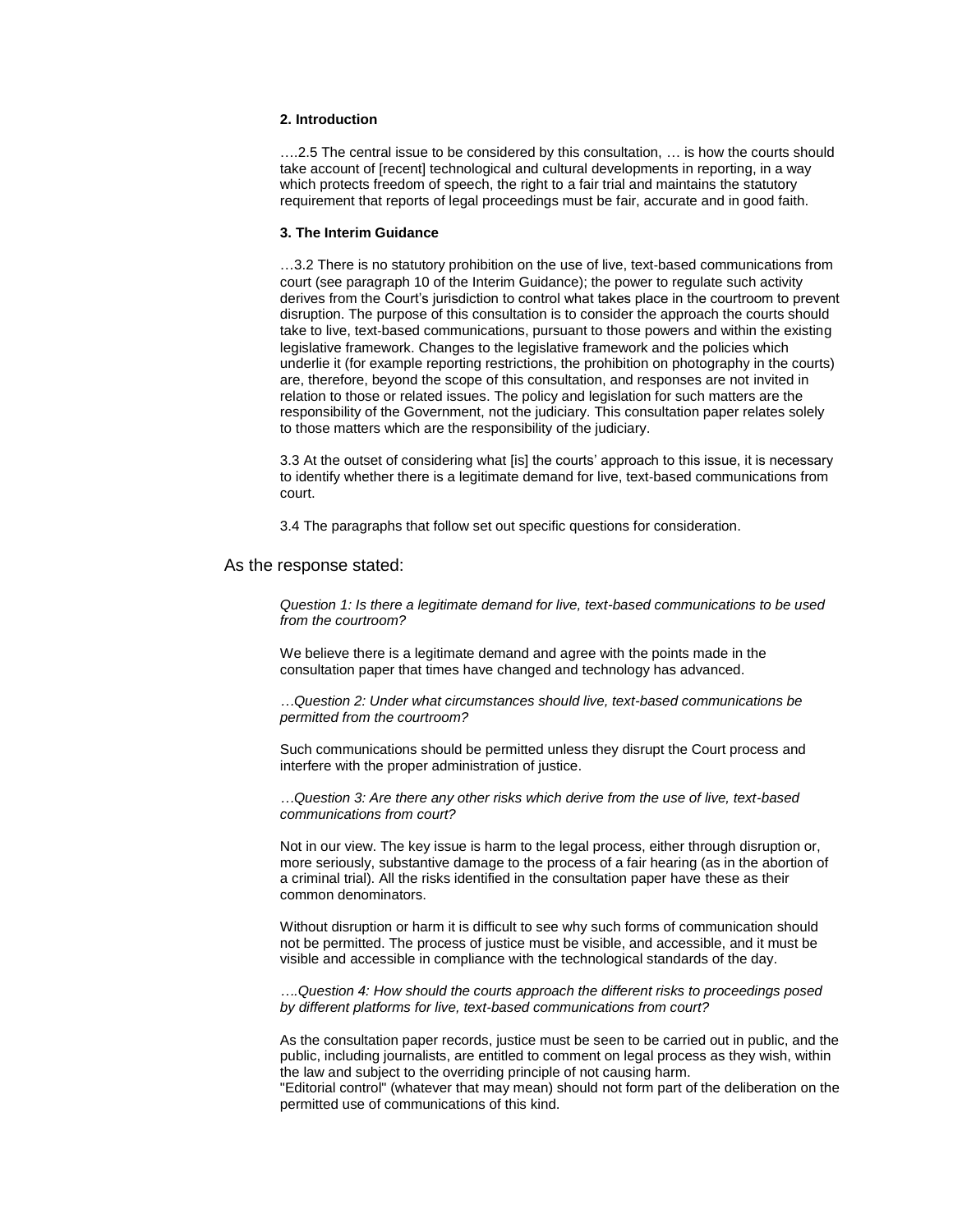*…Question 5: How should permitting the use of live, text-based communications from court be reconciled with the prohibition against the use of mobile phones in court?* 

Subject to the overriding principle of not causing disruption or harm to the judicial process, there is no further warrant for the ban on the use of mobile phones in Court.

*…Question 6: Should the use of live, text-based communications from Court be principally for the use of the media?* 

No. There is every reason why the facility of such communications should be extended to persons other than the media, including legal representatives and their clients who are the users of the Court service.

The Committee also responded to the European Commission Staff Working Document "towards a coherent European approach to collective redress" SEC (2011) 173 final. (See

[http://ec.europa.eu/justice/news/consulting\\_public/news\\_consulting\\_0054\\_en.ht](http://ec.europa.eu/justice/news/consulting_public/news_consulting_0054_en.htm) [m](http://ec.europa.eu/justice/news/consulting_public/news_consulting_0054_en.htm) for the consultation document and <http://www.citysolicitors.org.uk/FileServer.aspx?oID=986&lID=0> for the response.)

As the consultation paper stated:

### **1. INTRODUCTION**

**1.1. Collective redress as a possible instrument to strengthen the enforcement of EU**

**law**

…3. With the enlargement of the European Union, the number of cases requiring enforcement has increased substantially because of the larger territorial scope of application of EU law. This has accentuated the need for a more decentralized enforcement of EU law. It has also brought on the agenda the issue of whether further mechanisms of private enforcement should be added to the current system of EU remedies in order to strengthen the enforcement of EU law.

…However, where the same breach of EU law harms a large group of citizens and businesses, individual lawsuits are often not an effective means to stop unlawful practices or to obtain compensation for the harm caused by these practices: Citizens and businesses are often reluctant to initiate private lawsuits against unlawful practices, in particular if the individual loss is small in comparison to the costs of litigation. As a result, continued illegal practices cause significant aggregate loss to European citizens and businesses**.**

…6. … mechanisms of collective redress could be considered to remedy the current shortcomings in the enforcement of EU law.

#### **1.2. What is meant by "collective redress"?**

7. EU citizens and businesses should be able to take action when harmed by a breach of any EU legislation creating substantive rights. When citizens and businesses are victims of the same breach committed by the same company, bundling of their claims in a single collective redress procedure, or allowing such a claim to be

brought by a representative entity or body acting in the public interest, could simplify the process and reduce costs. "Collective redress" is a broad concept encompassing any mechanism that may accomplish the cessation or prevention of unlawful business practices which affect a multitude of claimants or the compensation for the harm caused by such practices.

#### **…1.4. Towards a coherent European approach to collective redress**

10. Given the diversity of existing national systems and their different levels of effectiveness, a lack of a consistent approach to collective redress at EU level may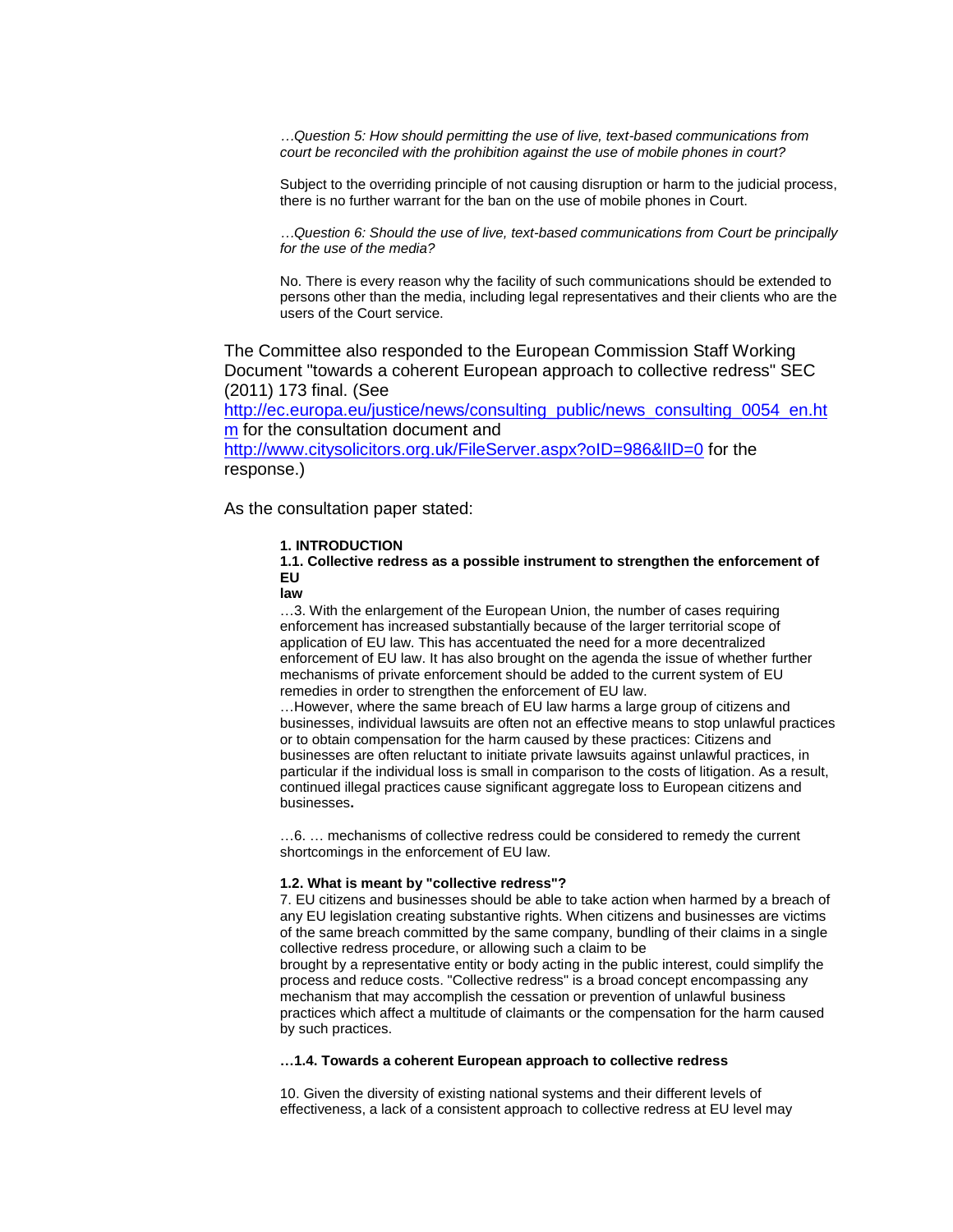undermine the enjoyment of rights by citizens and businesses and gives rise to uneven enforcement of those rights. A coherent European framework drawing on the different national traditions could facilitate strengthening collective redress (injunctive and/or compensatory) in targeted areas. In any event, such a framework should contain common principles which any possible EU initiatives on collective redress in any sector would respect. The objective is to ensure from the outset that any possible proposal in this field, while serving the purpose of ensuring a more effective enforcement of EU law, fits well into the EU legal tradition and into the set of procedural remedies already available for the enforcement of EU law.

11. Within the European Commission, work has been undertaken for several years to develop European standards of compensatory collective redress in the field of consumer and competition law. The Commission adopted a Green Paper on anti-trust damages actions in 2005 and a White Paper in 2008. In 2008, the Commission also published a Green Paper on consumer collective redress. Stakeholders' positions on many issues are known: most consumer organisations are in favour of EU-wide judicial compensatory collective redress schemes, whereas many representatives of industry fear the risks of abusive litigation. However, stakeholders have also warned against an inconsistency between the different Commission initiatives on collective redress, which pleads for more coherence.

12. The Commission is therefore launching a horizontal public consultation "Towards a more coherent European approach to collective redress". The purpose of this consultation is, inter alia, to identify common legal principles on collective redress. The consultation should also help to examine how such common principles could fit into the EU legal system and into the legal orders of the 27 EU Member States. The consultation also explores in which fields different forms of collective redress (injunctive and /or compensatory) could have an added value for improving the enforcement of EU legislation or for better protecting the rights of victims. The resulting set of principles should guide any possible initiative for collective redress in EU legislation.

### **2. POTENTIAL ADDED VALUE OF COLLECTIVE REDRESS FOR IMPROVING THE ENFORCEMENT OF EU LAW**

13. Careful consideration must be given as to whether and in which areas an EU initiative would bring added value for improving the enforcement of EU law and whether there are alternative routes to fill possible gaps in the current system. In this context, the recent developments in EU legislation outlined above would be taken into account. It should also be considered whether any current shortcomings can be remedied by extending the existing possibility of obtaining injunctive relief to areas other than consumer protection. In addition, it would be explored whether the role of national public bodies (like the Ombudsman) and/or private representative organisations in the enforcement of EU law could be strengthened, in line with existing national models.

14. Any new initiative would also have to comply with the principles of subsidiarity and proportionality laid down in Article 5 of the Treaty on the Functioning of the European Union. Certain mechanisms of injunctive collective redress are already in place in all Member States with regard to consumer matters, while several Member States know other forms of collective redress (including compensatory redress) to varying degrees. It would need to be considered whether and how action at EU level would be necessary in these circumstances to ensure the effective enforcement of EU law. In addition, any action at EU level should address the specific cross-border dimension of collective redress (injunctive and/or compensatory).

### **…3. GENERAL PRINCIPLES TO GUIDE POSSIBLE FUTURE EU INITIATIVES ON COLLECTIVE REDRESS**

15. Based on the outcome of previous consultations, a first set of common core principles can be identified which could guide any possible EU initiatives for collective redress (injunctive and/or compensatory). These include: (1) the need for effectiveness and efficiency of redress; (2) the importance of information and of the role of representative bodies; (3) the need to take account of collective consensual resolution as a means of alternative dispute resolution; (4) the need for strong safeguards to avoid abusive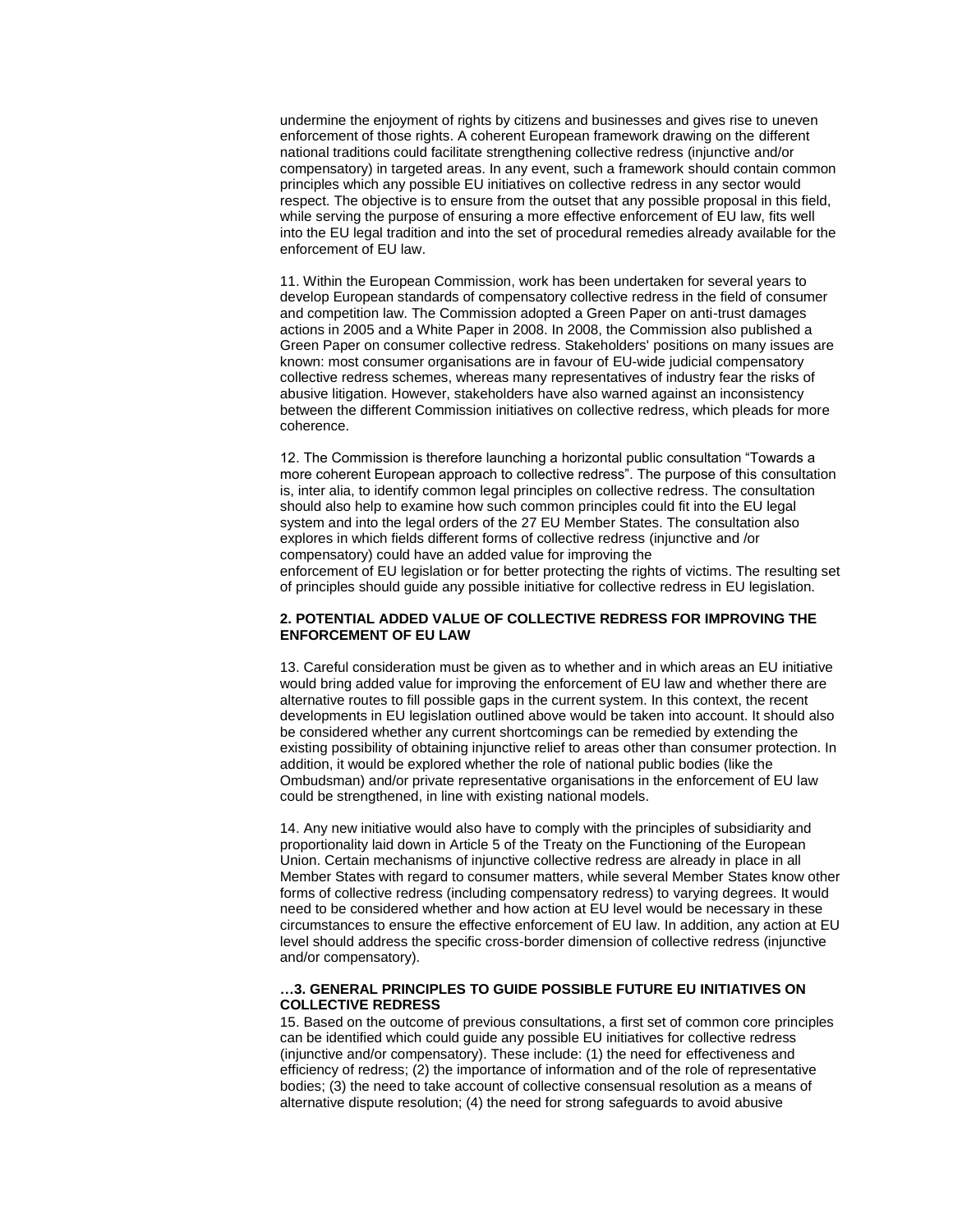litigation; (5) availability of appropriate financing mechanisms, notably for citizens and SMEs; (6) the importance of effective enforcement across the EU. These principles could apply to all forms of collective redress (injunctive and/or compensatory) although some might be more relevant for compensatory collective redress.

### **3.3 The need to take account of collective consensual resolution as alternative dispute resolution**

…Consideration should be given how the recourse to alternative dispute resolution (ADR) can be facilitated in situations of multiple claims. It should also be explored whether and in which policy areas resorting to collective consensual resolution of the dispute could become a legal requirement before going to court.

…An initiative on ADR which deals with individual and collective ADR in consumer matters is under preparation.

# **…3.4 Strong safeguards against abusive litigation**

21. Any European approach to collective redress (injunctive and/or compensatory) would have to avoid from the outset the risk of abusive litigation. Many stakeholders have expressed concern that they wish to avoid certain abuses that have occurred in the US with its "class actions" system. This system contains strong economic incentives for parties to bring a case to court even if, on the merits, it is not necessarily well founded. These incentives are the result of a combination of several factors, in particular, the availability of punitive damages, the absence of limitations as regards standing (virtually anybody can bring an action on behalf of an open class of injured parties), the possibility of contingency fees for attorneys and the wideranging discovery procedure for procuring evidence. The Commission believes that these features taken together increase the risk of abusive litigation to an extent which is not compatible with the European legal tradition.

# As the response stated:

#### **Overview**

We believe that each Member State is best placed to develop its own approach to collective redress. This will enable Member States to address specific issues which may apply in their own jurisdictions. We consider that it is premature and over-ambitious to seek a more prescriptive EU-wide approach at the present time. If there are substantive issues which merit an EU-wide approach, the better course is to address the issues through the substantive issue (as was done, for example, in relation to the Transparency Directive) rather than putting the procedural approach first.

The hearings and consultations to date on this question reinforce the lack of uniformity of among Member States in their approach to collective redress. Indeed, this was evident at the most recent public hearing on 5 April 2011, where there were times when it was hard to discern much more than a collection of disparate views being expressed, quite legitimately, by various interest groups.

The response went on to deal with some of the specific questions in the consultation paper.

# Regulatory Law Committee

The Regulatory Law Committee responded to the Treasury Consultation "A New Approach to Financial Regulation: Building a Stronger System". (See [http://www.hm-treasury.gov.uk/consult\\_finreg\\_strong.htm](http://www.hm-treasury.gov.uk/consult_finreg_strong.htm) for the consultation document and<http://www.citysolicitors.org.uk/FileServer.aspx?oID=983&lID=0> for the response.)

The consultation document set out elements of the Government's financial regulation plans, including: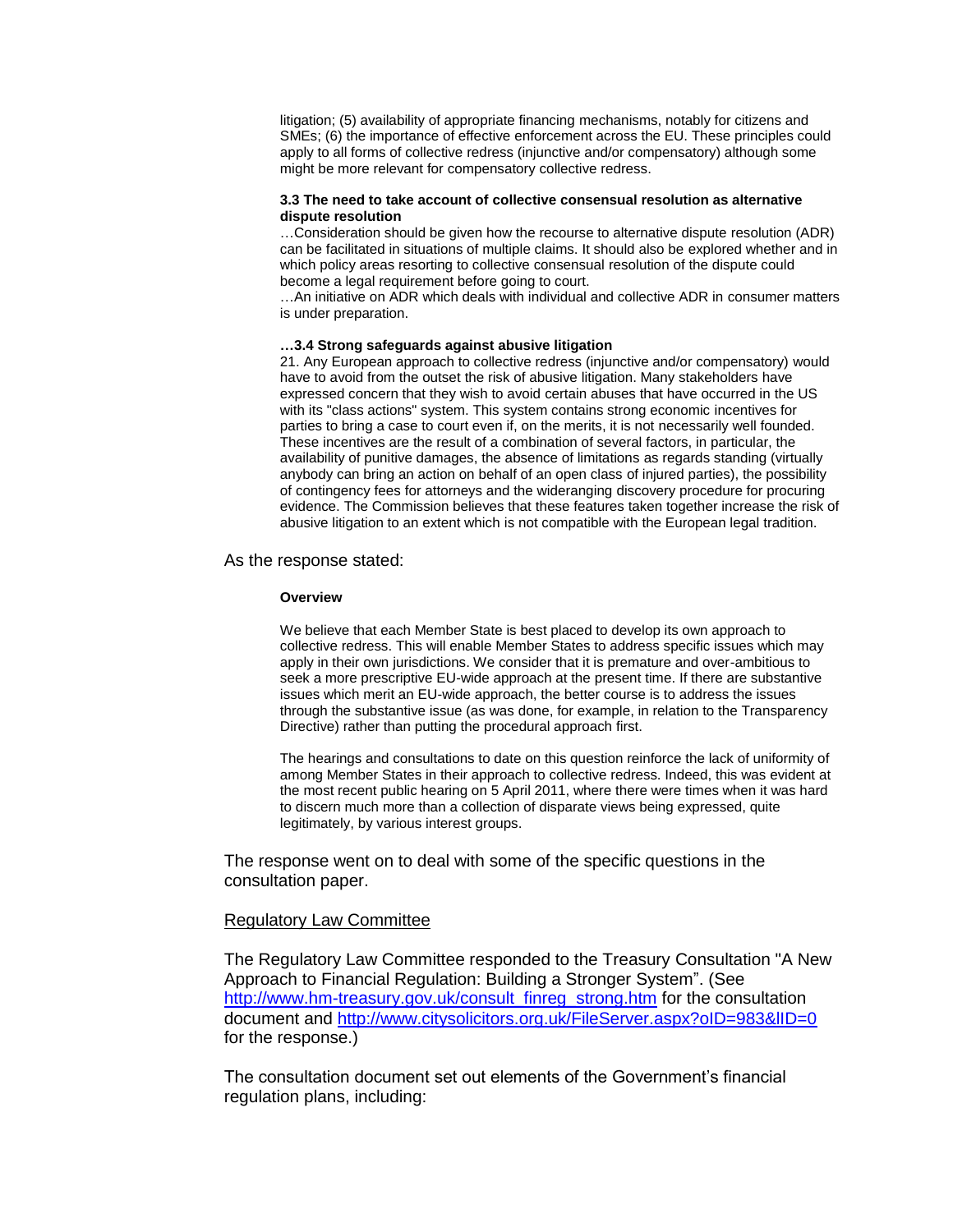- Changes to the Bank of England and the creation of the Financial Policy Committee as the macro-prudential authority;
- The roles, responsibilities and governance of the PRA and the CPMA;
- The issue of market regulation;
- The coordination of the regulatory bodies in a potential crisis; and
- The next steps for the reform programme, including public consultation, legislative passage, and operational implementation by the Bank and FSA.

The document presented a range of issues and questions for consultation. It also stated that "The Government will, on the basis of this consultation and continuing policy development by the Treasury, present more detailed proposals – including draft legislation – for further consultation early in 2011. As indicated in the Queen's Speech in June, the Government will bring forward legislation to implement its reform programme in the first session of the Parliament, with a view to securing Royal Assent within two years."

As the response stated:

# **1. GENERAL**

We are not commenting on every question raised in the Consultation and have set out our comments below with reference to the question numbers concerned. We highlight in this section two areas of general concern, the first relates to the day to day operation of the new authorities, the second to the proposed change in approach on certain matters involving regulatory decisions

As explained in our previous comments we have not questioned the policy of creating a new regulatory infrastructure as this is clearly settled, but a structure involving more than one regulator carries clear risks of lack of effective coordination and related cost and uncertainty for firms. The implementing legislation must set a clear framework within which the authorities must operate and co-operate, to provide the markets and firms with the efficient and cost effective regulation that they need. If the U.K. is to remain a leading jurisdiction for the location of financial services firms then it must provide them with clear, effective and efficient processes for authorisations, variations of permission, approved person approvals and change of control consents, as well as fair processes in enforcement cases. Firms that have a choice as to whether to locate here (with the resulting jobs, tax revenue etc.) take into account the local processes when determining whether to base their head office in the U.K. or set up elsewhere in Europe and simply passport into the U.K. We know this from our own practices. The impact of the new structure on firms must be capable of being clearly described, so that firms know what to expect, who to deal with, and what time frames will apply. The proposals in the Consultation do not go far enough to ensure that this will be the result. We suggest below that there should be express duties to cooperate, a shared services function and identical rules where both regulators are implementing the same European laws, or making rules which cover the same territory. As far as European laws are concerned it is essential to avoid a position where different regulators appear to interpret the same rules in a different way, as in other Member States there will be one authoritative source.

We have already expressed to you our serious concerns about the proposals in relation to various changes in the provisions relating to enforcement and similar matters, such as refusals to approve individuals. We are strongly opposed to the proposals in their current form, as explained in our comments on the specific questions below. We highlight in this general section the concerns we have on the proposal to publish warning notices. We consider that it is unjustified, unfair and unnecessary. If the Government proceeds with it then it will need to make significant changes to the entire framework within which they are produced. At present warning notices are highly selective as to their content, omit relevant material which does not assist the "prosecution" case and they are issued before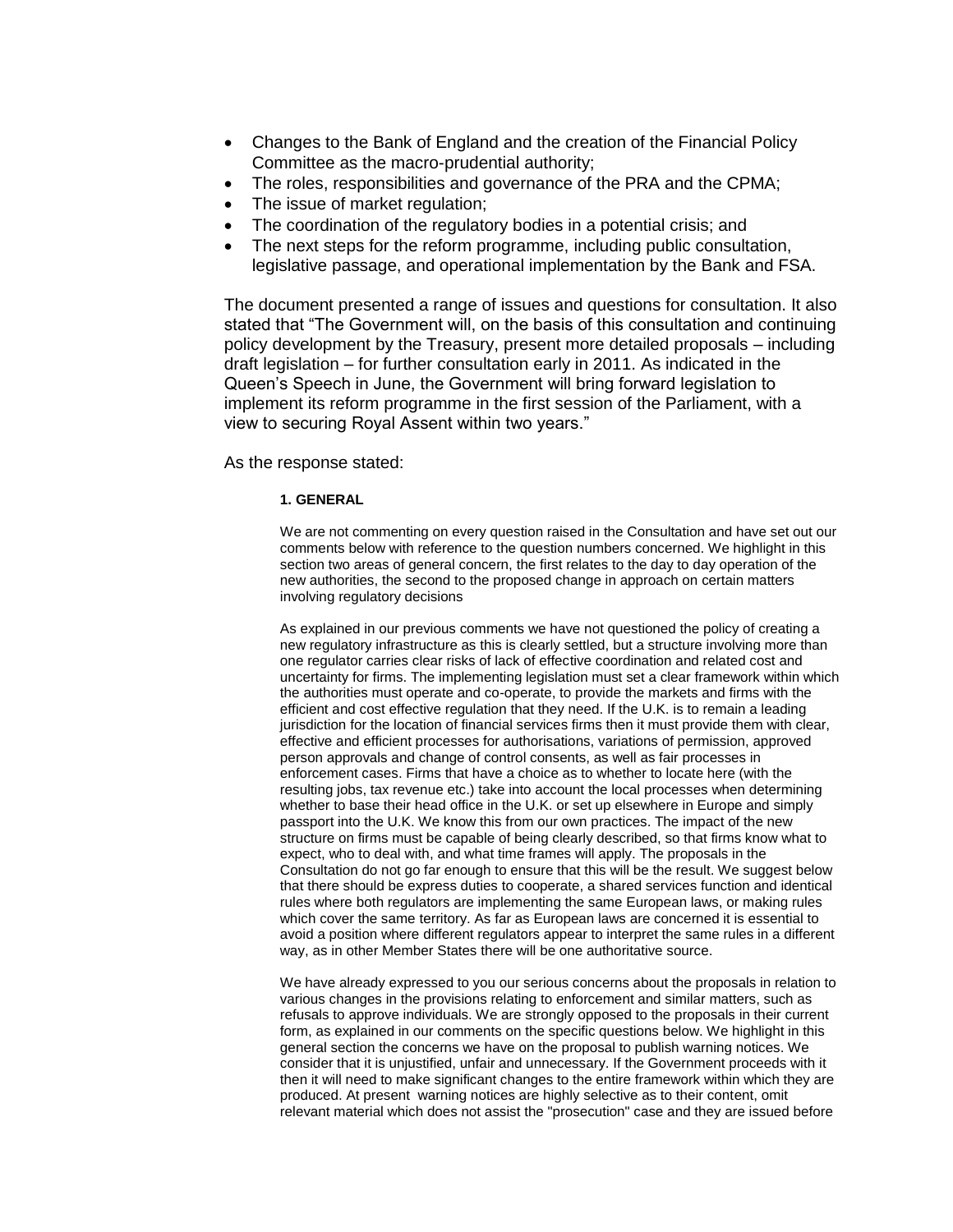the firm or individual has had access to the material which the FSA has in its possession or an opportunity to challenge what the notice says.

The suggestion that warning notices should be made publicly available is not justified. If the regulator has a case then it will appear in due course. In our experience, even when a warning notice is followed by a Decision Notice, the content is often materially different. As a recent public example has shown, premature publication of information about an investigation can have a devastating irreversible impact that is particularly unfair if the investigation concludes with no action. The same could happen with publication of warning notices-not every warning notice results in a Decision Notice. We urge HM Treasury to revisit these proposals, which also have a potentially damaging effect on confidence in the U.K. and on the reputation of the U.K. as a place to carry on business. We are of course supportive of an effective and appropriate enforcement process, it is essential that firms and individuals who break the rules are subject to proper sanction and, where appropriate, publicity, but the current proposal is not required to meet that objective.

The Committee also responded to the FSA consultation on guidance on the Remuneration Code. (See

[http://www.fsa.gov.uk/pages/Library/Policy/guidance\\_consultations/2011/11\\_09.s](http://www.fsa.gov.uk/pages/Library/Policy/guidance_consultations/2011/11_09.shtml) [html](http://www.fsa.gov.uk/pages/Library/Policy/guidance_consultations/2011/11_09.shtml) for the consultation paper and <http://www.citysolicitors.org.uk/FileServer.aspx?oID=997&lID=0> for the response.)

As the consultation paper stated:

Summary of the key issues

- Template for assessment of compliance with Remuneration Code (for firms in proportionality Tier 2)
- Template for assessment of compliance with Remuneration Code (for firms in proportionality Tiers 3 and 4)

These templates are designed as tools for firms in Tier 2 and Tiers 3 and 4 respectively to document their remuneration policies, practices and procedures.

The templates set out the principal questions that we are likely to ask if we carry out a review of the firm's remuneration policies. It would be good practice for firms to use the template as it provides our expectation of the level of detail which should be included.

Guidance on the rule on guarantees (SYSC19A.3.40R)

This document provides guidance regarding the rule on guarantees, in particular whether prior approval or notification to the FSA is required. Guidance is set out in the context of the type of award and the status of the recipient (Code Staff or non-Code Staff).

 Guidance on the rule on retained shares or other instruments (SYSC19A.3.47R(2))

This document provides guidance on the rule requiring shares or other instruments paid out as part of variable remuneration to be subject to an appropriate retention policy.

The guidance sets out the FSA's expectations with respect to the retention period as well as our views regarding the tax aspect.

Frequently Asked Questions on the Remuneration Code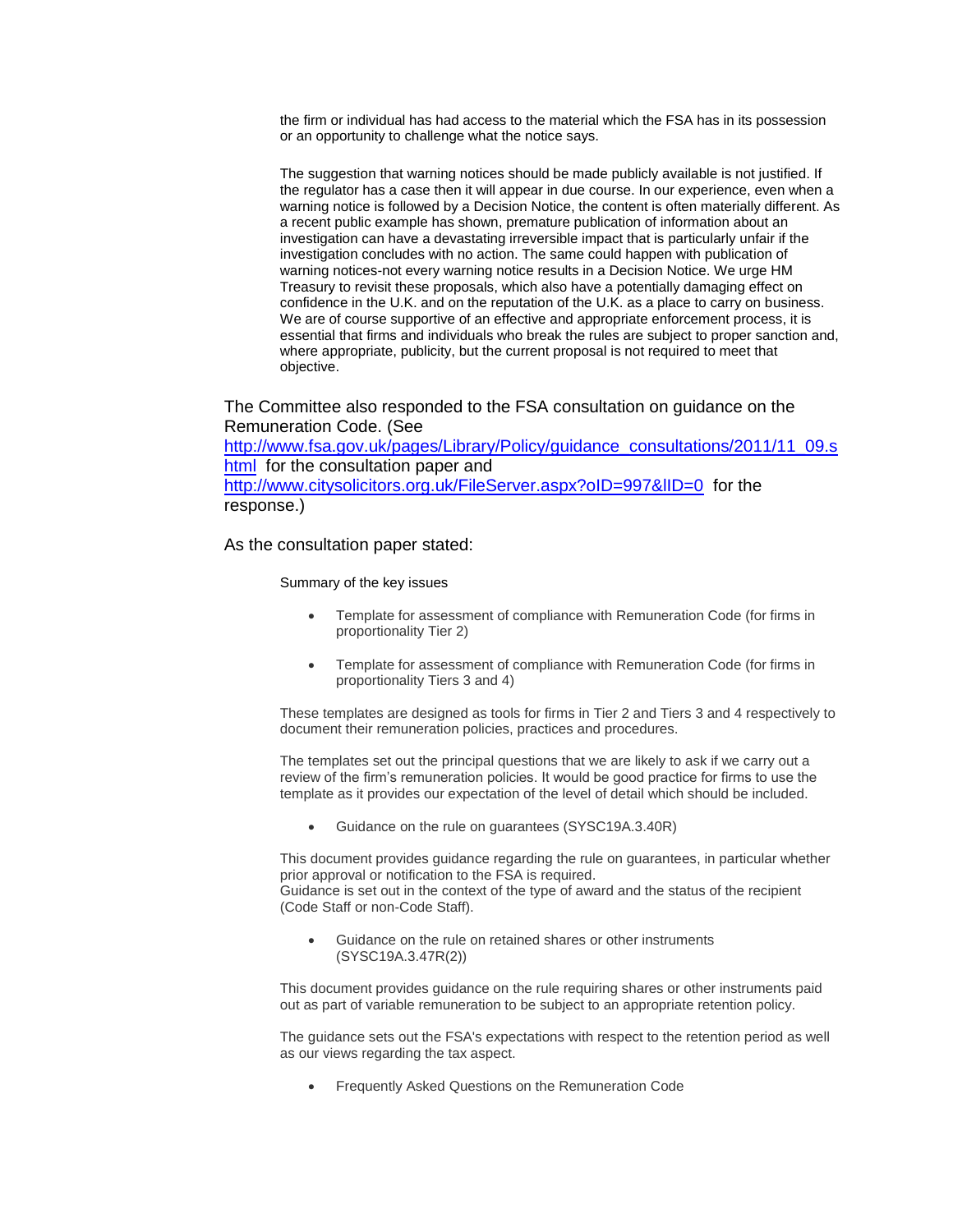This document sets out our responses to a list of FAQs. Some of the responses are a clarification of existing policy, while others represent new guidance. The latter are marked with a [G] for easy reference.

# As the response stated:

#### **General Comments**

Generally, we welcome the Guidance as a means of assisting firms in finalising their policies and procedures in relation to the FSA's Remuneration Code (the "Code"). We do, however, have concerns in respect of two aspects of the guidance.

#### **Guaranteed Variable Remuneration**

We urge the FSA to reconsider its guidance on the application of the restriction on guaranteed variable remuneration to non-Code Staff, and to Code Staff who satisfy both the conditions in SYSC 19A.3.34R (the "de minimis exclusion"). The draft guidance goes further than is necessary properly to implement CRD3 and is too prescriptive. There is insufficient differentiation between the four categories identified in the FSA's table and the draft guidance renders the de minimis exclusion all but meaningless.

Whilst we agree with the guidance in SYSC 19A.2.3G that firms should consider applying the restriction on a firm-wide basis, it should bite on a particular award to a member of non-Code Staff, or Code Staff qualifying for the "de minimis exclusion", only to the extent that the particular award or a series of similar awards is inconsistent with sound and effective risk management. This should be capable of being assessed by each firm on a periodic basis in a manner proportionate to its size, internal organisation and the nature, scope and complexity of its business. In many firms, particularly those whose business does not involve them putting their own capital at risk, awards to these categories of staff may not have any impact on the firm's risk profile.

Staff in categories 3 and 4 are by definition not capable of having a material impact on the firm's risk profile. Staff in category 3 (non-Code Staff not qualifying for the de minimis exclusion) could be modestly paid but have greater than 33% of their total remuneration in variable pay. Staff in category 4 (non-Code Staff who do qualify for the de minimis exclusion) is likely to include all of the firm's middle-office, back-office, administrative and support staff, including receptionists for example.

The draft guidance, if adopted, would leave many firms in an invidious position for the following reason. Whilst, in our experience, most firms have designed and implemented their remuneration policies and practices having had full and careful regard to the rules and guidance which came into effect on 1 January 2011, some of them have made hiring and retention decisions in H1 2011 consistent with their own policies, but which would be called into question by the new draft guidance. In particular, many firms have had regard to the guidance in SYSC 19A.2.3G and reached conclusions about its proportionate application to their own business.

We have the following specific suggestions which would help to conform the draft guidance to the position which many firms have reasonably adopted in light of the FSA's rules and earlier guidance:

- in category 3 (non-Code Staff not qualifying for the de minimis exclusion), the reference to the use of sign-on awards in "a low percentage of new hires" should be deleted;
- in category 3, the sentence which begins "As above..." suggests that retention awards to staff in this category are acceptable only in the event of a restructuring -that sentence should be deleted;